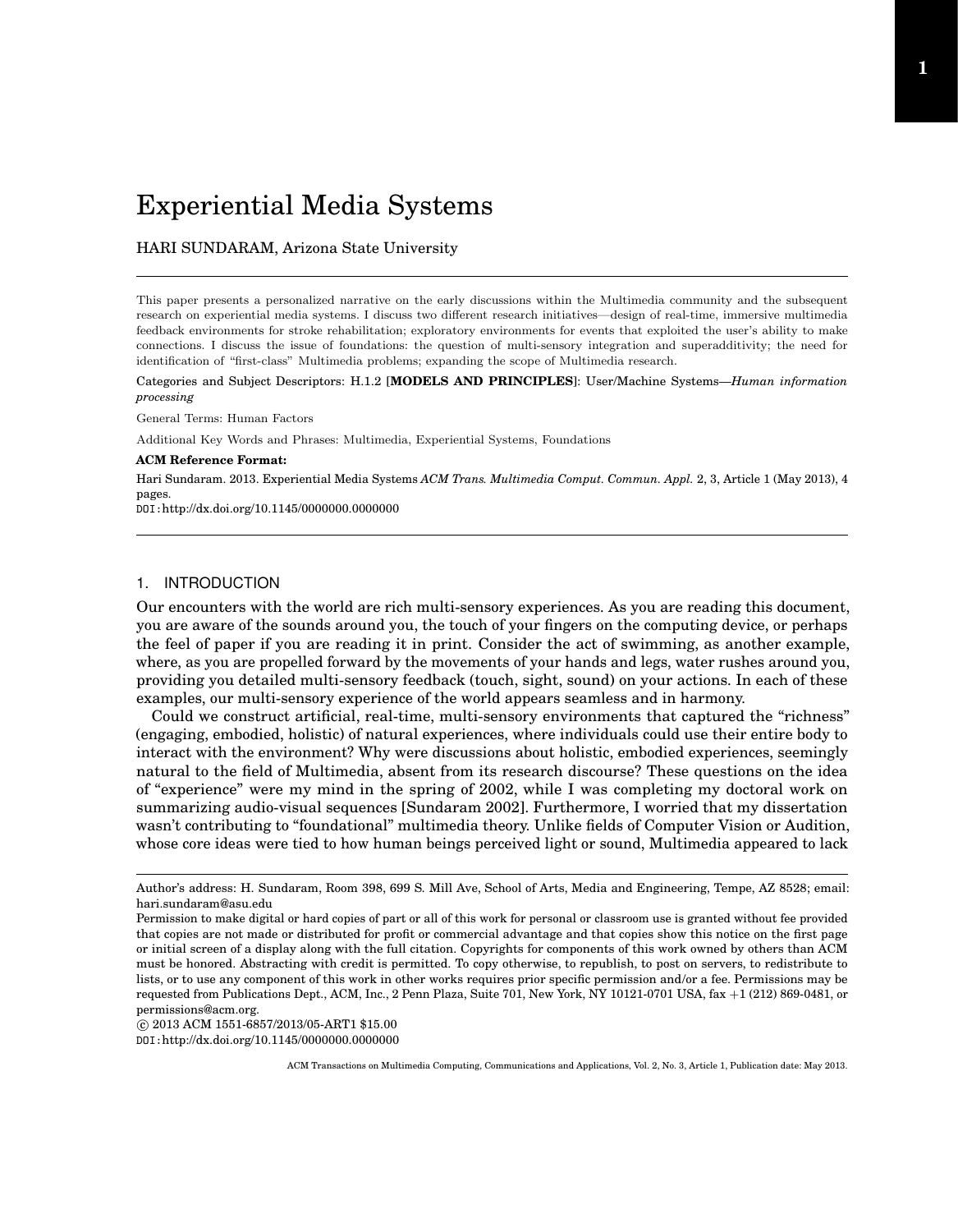### 1:2 *•* H. Sundaram

a connection to how we experienced our world. When I expressed some of my concerns to Larry Rowe, the outgoing SIGMM chair, at the 2002 ACM Multimedia conference held at Juan-les-Pins, he counseled for patience; he pointed out that the early years in the Database community resembled the Multimedia community in its lack of a coherent voice.

In this paper, I present a personalized narrative of experiential media systems research, including origins and definitions and two different research initiatives. In Section 3, I discuss reasons for absence of foundational multimedia theories, as well as the need to identify "first-class" Multimedia problems. I conclude with how Multimedia research can become the field that addresses complex societal challenges.

## 2. MULTIMEDIA RESEARCH AND THE IDEA OF EXPERIENCE

In the Fall of 2002, through a fortunate series of events, I found myself with an interdisciplinary faculty appointment between the arts and engineering at Arizona State University. A key realization as a faculty was that the absence of foundational multimedia theory was an opportunity for a young scholar—I wasn't bound by tradition, unlike peers in say Computer Vision, in my choice of problems and experimental methods. A conversation with Ramesh Jain, the incoming SIGMM chair, at the Juan-les-Pins Multimedia conference, provided tremendous support—not only was he keen to see new perspectives in the Multimedia community emerge, but also he was working on experiential computing.

My research on experiential environments was influenced by several disciplines—Robotics (Rodney Brooks, artificial life), AI (Stuart Russell, resource bounded reasoning), HCI (Paul Dourish, embodied interaction) and the Arts (Xenakis, stochastic frameworks for aesthetics). There were three principal insights: to make sense of the physical world, human beings actively use their body to interact with and alter their environment; we act under cognitive and physical constraints and employ approximations to reason about and act in our world; there is a fertile ground between New Media Art [Jordan and Packer 2002; http://www.w2vr.com ] and Multimedia computing for the design of experiential systems.

These complementary perspectives led to a natural question: *How do we design immersive real-time multimedia feedback environments where human beings interact freely with their whole body and where the semantics of interaction are interpretable and exist at multiple levels?* In other words, can we replicate the richness of a real-world experience in an artificial environment? The answer to this question could enable new applications: mechanisms for rehabilitation; multimedia playgrounds to teach children; systems that enable sportspersons to improve their abilities (golf, tennis, swimming). Notice that in all of these examples, instead of only identifying patterns in data, the goal is to *transfer* semantics to the individual immersed in an environment. These are *machine teaching* problems, to contrast with the familiar learning problem.

Frank Nack, Gopal Pingali and I came together to organize the first SIGMM workshop to address the question of experiential multimedia systems [Sundaram et al. 2003]; the workshop was co-located with the 2003 ACM Multimedia conference in Berkeley. The workshop brought together researchers from many different perspectives ensuing in a lively debate on the notion of "experience." At the workshop Marc Davis [Davis 2003] made a careful distinction between "data" and "experience"—multimedia systems can only sense, model and transmit *data*, whereas it is the human mind that can occasion an *experience*. The workshop was also timely, as the first SIGMM strategic retreat held a few days prior to the Berkeley conference had identified experiential telepresence as one of the three grand challenges for the Multimedia community [Rowe and Jain 2005].

Over the next decade, Thanassis Rikakis and I began to collaborate on the design of a specific experiential multimedia system for stroke patient rehabilitation [Chen et al. 2006]. We defined experiential media systems to refer to real time, physically grounded multimedia systems where the participant was both the producer and consumer of meaning. These systems required embodied interaction on part of the user (that is, the participant used her body to interact with the system, moving beyond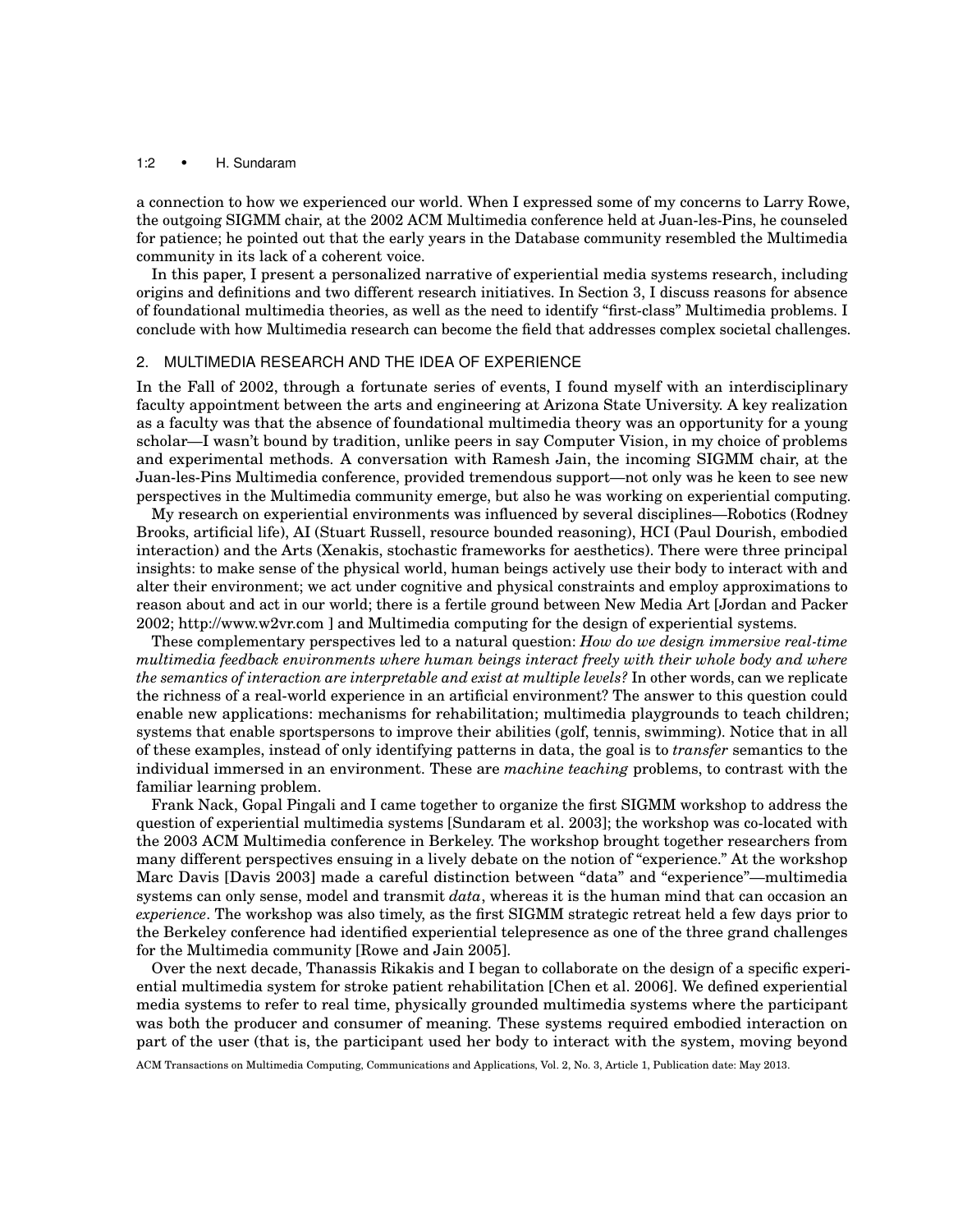the keyboard-mouse interaction metaphor) to gain new knowledge. We chose to work with stroke rehabilitation as our first experiential system, because the rehabilitation goal—to reach and grasp an object—resulted in unambiguous interaction semantics, simplifying the analysis of human activity and the design of multimedia feedback. Our system showed increased rate of learning of the rehabilitation goal for stroke survivors and was successfully deployed within a leading hospital in Phoenix, AZ.

Ramesh Jain [Jain 2003] adopted a different approach towards experiential computing. Instead of working on design of immersive multimedia environments, his research group focused on systems for supporting exploratory interaction with data. His group developed systems for understanding events from multiple perspectives that exploited the reasoning capabilities of the user navigating the data. Westermann and Jain [2007] broke new ground by suggesting that *media are event metadata*, instead the usual framing in both computer vision and multimedia, where we search for events *within* media. The paper framed interpretation and search of human events as a "first-class" multimedia problem, where heterogeneous data sources, aggregated at multiple time-scales are required to interpret events.

Experiential systems illustrate the overarching idea of *embodiment*: human beings use their body, with attendant cognitive and physical resource constraints, to make sense of the world.

# 3. REFLECTIONS ON MULTIMEDIA FOUNDATIONS

Let us return to the question asked in opening section: what is foundational about multimedia analysis? Why don't we have a multi-sensory "primal sketch?" There is a good reason why we know so little about the physiological basis of integration of the different senses. The early experiments in audition and vision, were never designed to understand the relationship between the senses—to prevent confounds, the experiments were designed to vary the signal in one modality only, while keeping the signals from the other modalities constant [Stein and Meredith 1993]. The positive news is that understanding the relationship between the senses is an emerging area of study [Stein et al. 2009].

The Multimedia community needs to identify and to focus its energies on "first-class" Multimedia problems, while we await a better understanding of sensory integration. I use the word "Multimedia" in the following sense: a Multimedia framework is one that employs sensing, and analysis, manipulation (including applications) and distribution of *multiple* data types, including audio, visual, social communication, and sensor data (GPS, accelerometer, biosignals). For "first-class" Multimedia problems, when we integrate heterogeneous data types, we should expect an outcome similar to "superadditivity" [Stanford and Stein 2007]: the effect of integrating multiple data types significantly exceeds the sum of the individual effects for each data types. The superadditivity effect is especially prominent in the integration of heterogeneous, low SNR, data streams. In other words, "first-class" Multimedia problems refer to the class of problems that can *only* be satisfactorily addressed by integrating heterogeneous data. Experiential media systems are examples of solutions to a category of "first-class" problems—one cannot reconstruct the holistic, embodied experience of the natural world with a single modality.

We need to become more inclusive in our understanding of "Multimedia," as well as our interpretation of "semantics." As a community, we have long focused on the analysis, systems and applications related to images, video and sound. The *field* of Multimedia should refer to *all* problems that require the use of heterogeneous data types for a satisfactory solution. In other words, the use of *single* well known modality—images, video or sound—to solve a difficult problem, is good Computer Science, but unimpressive Multimedia research. The problem of "semantics" is typically formulated with the goal of learning the relationship between multimedia data and labels. This implicit compact limits Multimedia research. Labels are less useful within experiential media systems, for example, as they fail to capture the complexity of the experience. Finally, we don't ask with equal vigor, a more basic question—from where do these meanings and patterns emerge? As a community, we have paid little attention to the social construction of semantics, their evolution, or that interpretation varies with time-scale.